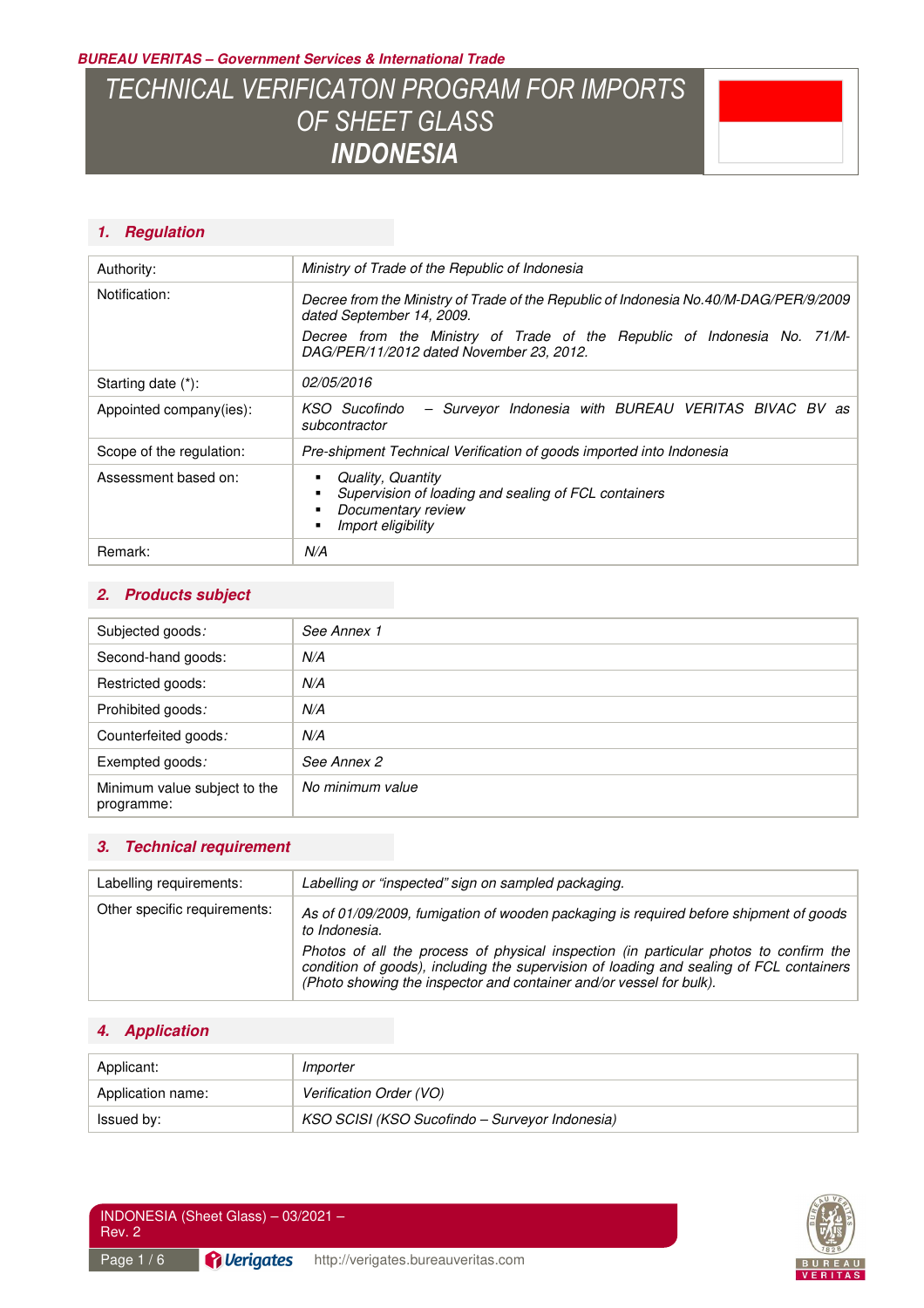#### *BUREAU VERITAS*

| which<br>the<br>Amount<br>by<br>application value/quantity may<br>be exceeded $(*)$ : | No specific requirement for value.<br>For quantity in excess, the importer shall require KSO SCISI for amendment of the VO.                                                                                                                                        |
|---------------------------------------------------------------------------------------|--------------------------------------------------------------------------------------------------------------------------------------------------------------------------------------------------------------------------------------------------------------------|
| Part shipment:                                                                        | Allowed                                                                                                                                                                                                                                                            |
| Changes from sea to air:                                                              | No specific requirement                                                                                                                                                                                                                                            |
| Required documents (*):                                                               | Final invoice, Packing list and any other document deemed necessary (Quality Certificate<br>or Certificate of Analysis). If no Final Documents received, Pro-forma documents can be<br>used to issue the draft LS considering the different time zones inspection. |
| Required information:                                                                 | Final invoice to show the breakdown of FOB value, origin and quantity of each line item.                                                                                                                                                                           |
| Application office(s):                                                                | Application to be lodged by the importer to KSO. KSO transmits VOs to Bureau Veritas<br>China.                                                                                                                                                                     |

#### *5. Control testing requirements* **(\*)**

| Applicable cases:    | N/A |
|----------------------|-----|
| Laboratory criteria: | N/A |
| Testing:             | N/A |

#### *6. Physical inspection requirements*

| Scope of inspection (*): | Review of Quality, Quantity and Markings to ensure compliance between goods,<br>documents and Verification Order. |
|--------------------------|-------------------------------------------------------------------------------------------------------------------|
| Destination inspection:  | Not allowed. Technical verification in the country of export.                                                     |
| Witness of loading:      | Mandatory                                                                                                         |
| Seal of container:       | Mandatory for Full Container Load (FCLs)                                                                          |
| Sampling (*):            | N/A                                                                                                               |
| Validity (*):            | Inspection Report validity from inspection date is 30 days                                                        |
| Type of report issued:   | Inspection report (IR)                                                                                            |

#### *7. Conclusion of the Assessment* **(\*)**

- *Draft Laporan Surveyor (DLS) submitted by Bureau Veritas BIVAC BV to KSO in XML format through electronic data transfer for further issuance of the final LS by KSO.*
- *Discrepancy Report (non-conformities report) is issued by Bureau Veritas BIVAC BV, should verification not be satisfactory or goods not compliant with Pro forma documents or in the absence of mandatory technical documents.*

*LS is delivered to Importer and to the Ministry of Trade for clearance purposes.* 

#### *8. Fees*

*Paid in advance by the importer to KSO Sucofindo – Surveyor Indonesia.* 

*Nevertheless, Bureau Veritas BIVAC may invoice the Seller in the event of supplementary inspection visits (in vain or unsatisfactory results or Physical Inspection Report validity has expired). The costs incurred by the Seller in presenting the goods for inspection, such as unpacking, handling, testing, sampling, repacking... are for the account of the Seller.* 

INDONESIA (Sheet Glass) – 03/2021 – Rev. 2 Page 2 / 6 **Pullerigates** http://verigates.bureauveritas.com

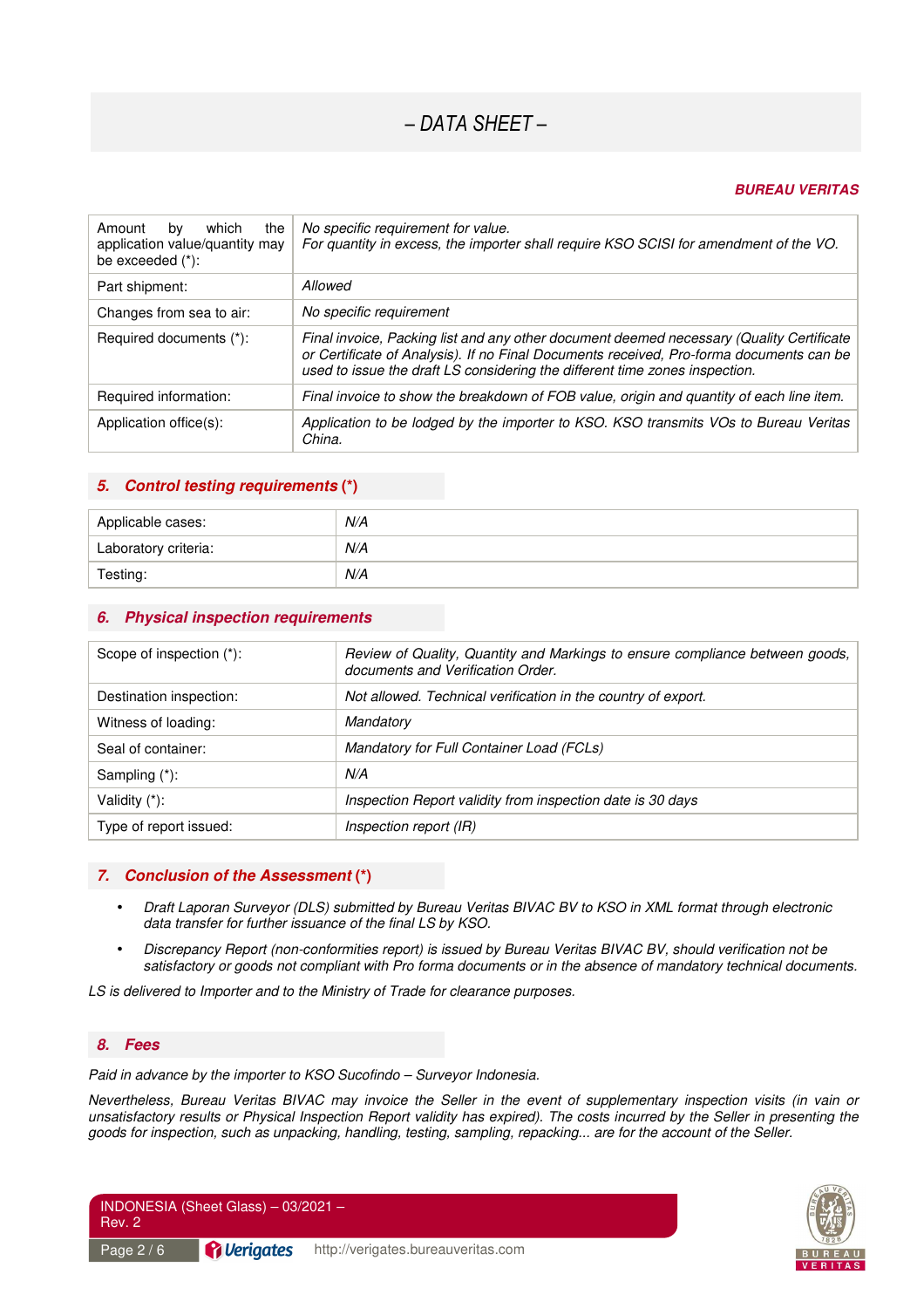#### *BUREAU VERITAS*

#### *9. Contact* **(\*)**

*REGIONAL CENTER SHANGHAI 4 th Floor, No. 1288 Waimalu Road Huangpu District Shanghai – China Tel: (86) 21 23 19 00 02 kso.vo@cn.bureauveritas.com* 

*10. Other relevant information* 

*N/A* 

#### *11. Geographical inspection zones*

*BUREAU VERITAS BIVAC BV operates in all countries (except China and Hong Kong).* 

(\*) Latest updates

The information contained herein is for the purpose of facilitating Technical Verification program and does not relieve Exporters or Importers from their obligations in respect of compliance with the import regulations of the country of importation. Although every effort has been made to ensure the correctness of the information, as at the date of issuance of this datasheet, Bureau Veritas BIVAC does not accept any responsibility for errors or omissions and, furthermore, the information may subsequently be subject to change as may be announced by the Authorities in the country of importation. Consequently, Exporters are advised to check with Bureau Veritas BIVAC, prior to shipment of the goods, if there is any doubt concerning the issuance of a Survey Report (LS). For further information, or clarification, please contact Bureau Veritas China.



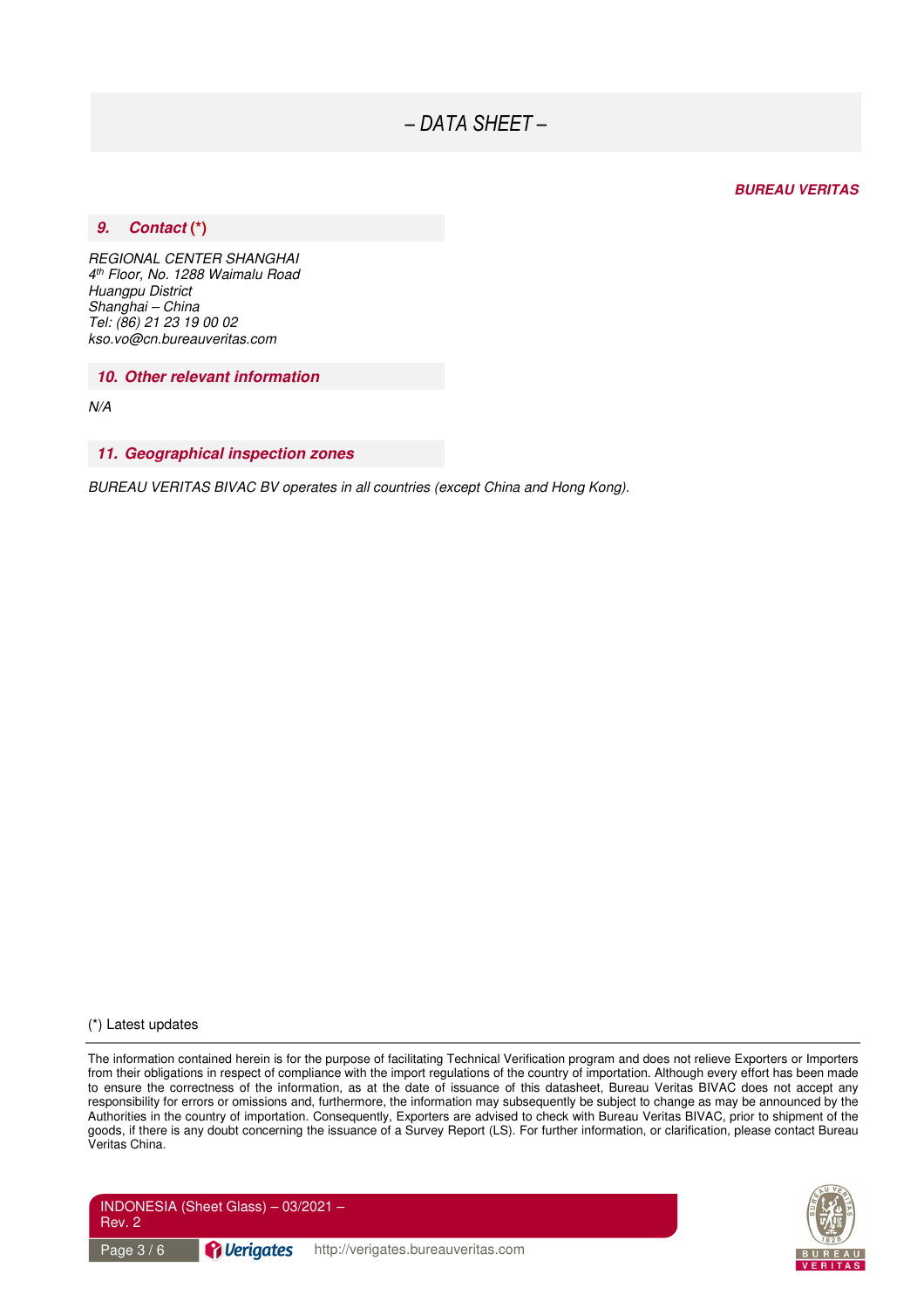#### *BUREAU VERITAS*

## *Annex 1: List of subjected goods (\*)*

| <b>X.19 FLAT GLASS</b> |                |                                                                                                                                                                      |
|------------------------|----------------|----------------------------------------------------------------------------------------------------------------------------------------------------------------------|
| <b>NO</b>              | <b>HS CODE</b> | <b>DESCRIPTION OF GOODS</b>                                                                                                                                          |
|                        | 70.03          | Cast glass and rolled glass, in sheets or profiles, whether or not having an<br>absorbent, reflecting or non-reflecting layer, but not otherwise worked.             |
|                        |                | - Non-wired sheets :                                                                                                                                                 |
|                        | 7003.12        | -- Coloured throughout the mass (body tinted), opacified, flashed or having an<br>absorbent, reflecting or non-reflecting layer :                                    |
| $\mathbf{1}$           | 7003.12.10     | --- Optical glass, not optically worked                                                                                                                              |
| $\overline{2}$         | 7003.12.20     | --- Other, in squares or rectangular shape including 1 or more corners cut                                                                                           |
| 3                      | 7003.12.90     | --- Other                                                                                                                                                            |
|                        | 7003.19        | - - Other:                                                                                                                                                           |
| 4                      | 7003.19.10     | --- Optical glass, not optically worked                                                                                                                              |
| 5                      | 7003.19.90     | --- Other                                                                                                                                                            |
|                        | 7003.20        | - Wired sheets:                                                                                                                                                      |
| 6                      | 7003.20.10     | - - In squares or rectangular shape including 1 or more corners cut                                                                                                  |
| 7                      | 7003.20.90     | -- Other                                                                                                                                                             |
|                        | 7003.30        | - Profiles :                                                                                                                                                         |
| 8                      | 7003.30.10     | - - In squares or rectangular shape including 1 or more corners cut                                                                                                  |
| 9                      | 7003.30.90     | -- Other                                                                                                                                                             |
|                        |                |                                                                                                                                                                      |
|                        | 70.04          | Drawn glass and blown glass, in sheets, whether or not having an absorbent,<br>reflecting or non-reflecting layer, but not otherwise worked.                         |
|                        | 7004.20        | - Glass, coloured throughout the mass (body tinted), opacified, flashed or<br>having an absorbent, reflecting or non-reflecting layer :                              |
| 10                     | 7004.20.10     | - - Optical glass, not optically worked                                                                                                                              |
| 11                     | 7004.20.90     | -- Other                                                                                                                                                             |
|                        | 7004.90        | - Other glass :                                                                                                                                                      |
| 12                     | 7004.90.10     | - - Optical glass, not optically worked                                                                                                                              |
| 13                     | 7004.90.90     | -- Other                                                                                                                                                             |
|                        |                |                                                                                                                                                                      |
|                        | 70.05          | Float glass and surface ground or polished glass, in sheets, whether or not<br>having an absorbent, reflecting or non-reflecting layer, but not otherwise<br>worked. |
|                        | 7005.10        | - Non-wired glass, having an absorbent, reflecting or non-reflecting layer:                                                                                          |
| 14                     | 7005.10.10     | -- Optical glass, not optically worked                                                                                                                               |
| 15                     | 7005.10.90     | -- Other                                                                                                                                                             |
|                        |                | - Other non-wired glass :                                                                                                                                            |

INDONESIA (Sheet Glass) – 03/2021 – Rev. 2

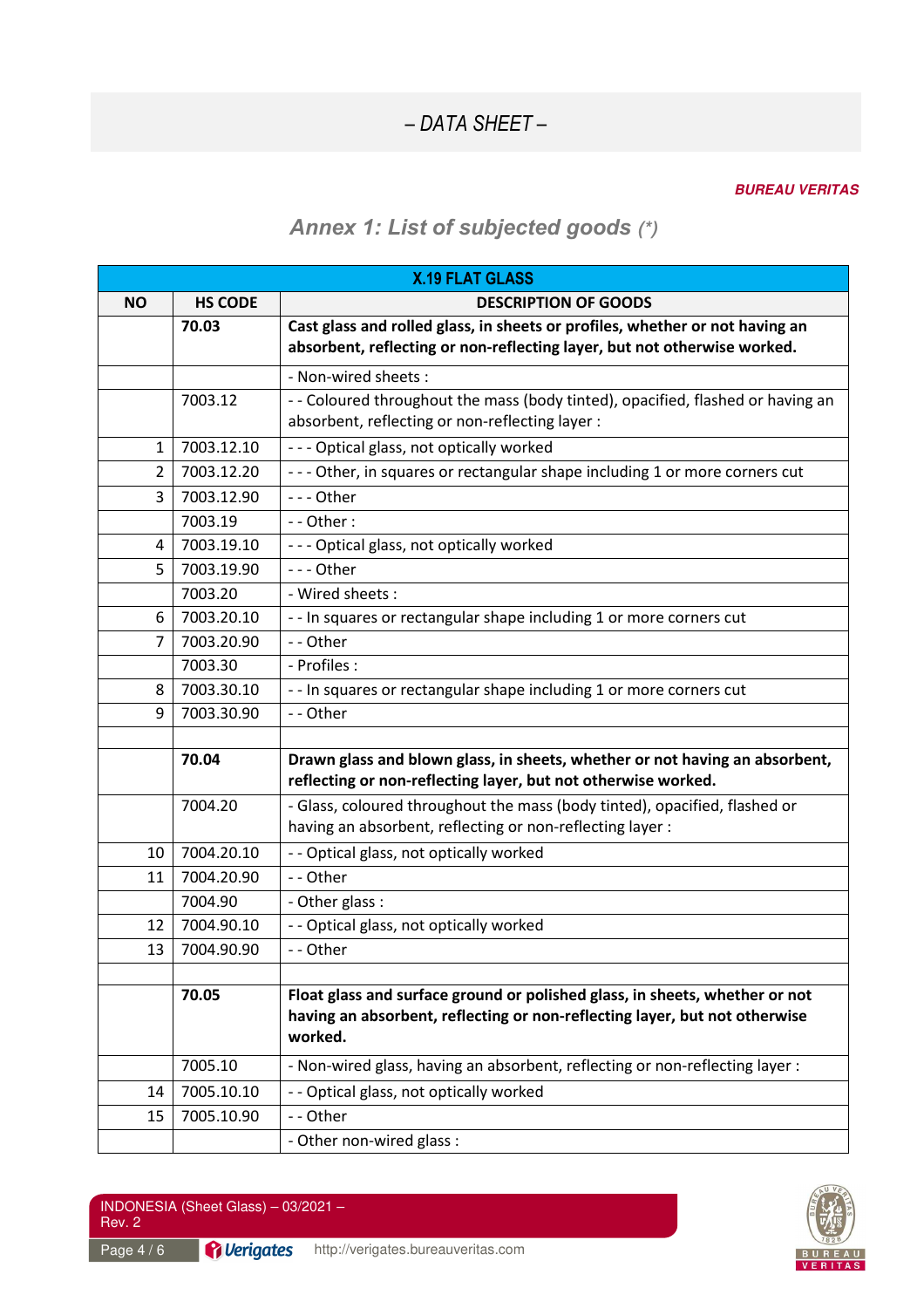#### *BUREAU VERITAS*

| <b>NO</b> | <b>HS CODE</b> | <b>DESCRIPTION OF GOODS</b>                                                        |
|-----------|----------------|------------------------------------------------------------------------------------|
|           | 7005.21        | - - Coloured throughout the mass (body tinted), opacified, flashed or merely       |
|           |                | surface ground :                                                                   |
| 16        | 7005.21.10     | --- Optical glass, not optically worked                                            |
| 17        | 7005.21.90     | --- Other                                                                          |
|           | 7005.29        | - - Other:                                                                         |
| 18        | 7005.29.10     | --- Optical glass, not optically worked                                            |
| 19        | 7005.29.90     | --- Other                                                                          |
| 20        | 7005.30.00     | - Wired glass                                                                      |
|           | 70.06          | Glass of heading 70.03, 70.04 or 70.05, bent, edge-worked, engraved, drilled,      |
|           |                | enameled or otherwise worked, but not framed or fitted with other                  |
|           |                | materials.                                                                         |
| 21        | 7006.00.10     | - Optical glass, not optically worked                                              |
| 22        | 7006.00.90     | - Other                                                                            |
|           | 70.07          | Safety glass, consisting of toughened (tempered) or laminated glass.               |
|           |                | - Toughened (tempered) safety glass :                                              |
|           | 7007.11        | - - Of size and shape suitable for incorporation in vehicles, aircraft, spacecraft |
|           |                | or vessels :                                                                       |
| 23        | 7007.11.10     | --- Suitable for vehicles of Chapter 87                                            |
| 24        | 7007.11.20     | --- Suitable for aircraft or spacecraft of Chapter 88                              |
| 25        | 7007.11.30     | --- Suitable for railway or tramway locomotives or rolling stock of Chapter 86     |
| 26        | 7007.11.40     | --- Suitable for vessels of Chapter 89                                             |
|           | 7007.19        | - - Other:                                                                         |
| 27        | 7007.19.10     | --- Suitable for machinery of heading 84.29 or 84.30                               |
| 28        | 7007.19.90     | --- Other                                                                          |
|           |                | - Laminated safety glass :                                                         |
|           | 7007.21        | - - Of size and shape suitable for incorporation in vehicles, aircraft, spacecraft |
|           |                | or vessels :                                                                       |
| 29        | 7007.21.10     | --- Suitable for vehicles of Chapter 87                                            |
| 30        | 7007.21.20     | --- Suitable for aircraft or spacecraft of Chapter 88                              |
| 31        | 7007.21.30     | --- Suitable for railway or tramway locomotives or rolling stock of Chapter 86     |
| 32        | 7007.21.40     | --- Suitable for vessels of Chapter 89                                             |
|           | 7007.29        | - - Other:                                                                         |
| 33        | 7007.29.10     | --- Suitable for machinery of heading 84.29 or 84.30                               |
| 34        | 7007.29.90     | --- Other                                                                          |

INDONESIA (Sheet Glass) – 03/2021 – Rev. 2

Page 5 / 6 **Page 1 8 http://verigates.bureauveritas.com**